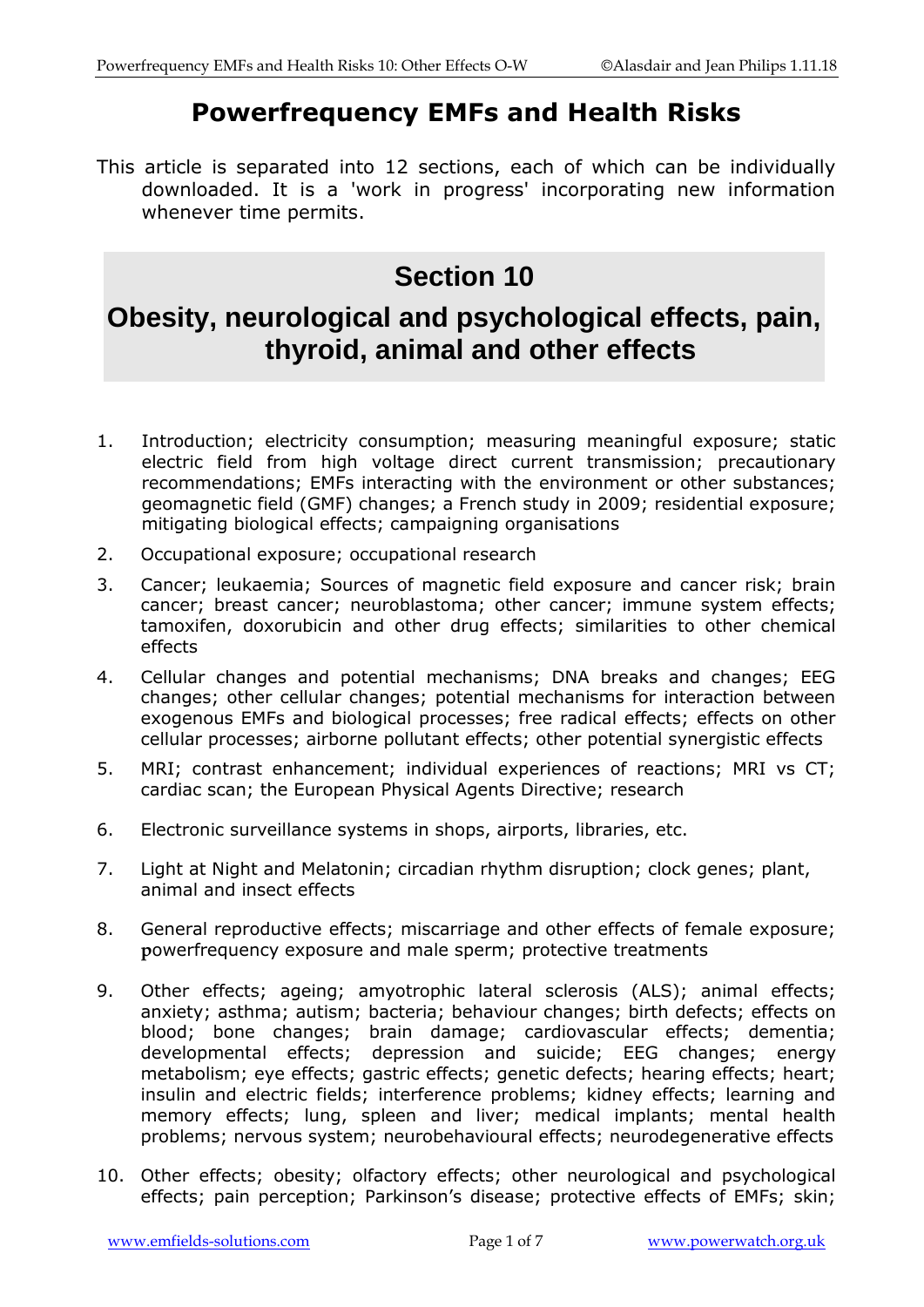sleep; synergistic effects; teeth; thyroid; weight change; some experimental problems; government advisory bodies

- 11. Positive health effects; apoptosis; cancer treatment; cell survival and differentiation; wound healing
- 12. References 937 references

## **Obesity**

Prenatal exposure to high magnetic fields was associated with an increased risk of being obese in offspring. Participating women carried a meter measuring MF levels during pregnancy and733 of their children were followed up to 13 years of age. The researchers (DK Li [2012\)](http://www.ncbi.nlm.nih.gov/pubmed/22844581) concluded that "*maternal exposure to high MF during pregnancy may be a new and previously unknown factor contributing to the world-wide epidemic of childhood obesity/overweight."*

# **Olfactory effects**

Reyes-Guerrero [\(2010\)](http://www.ncbi.nlm.nih.gov/pubmed/20085801) found that EMFs affected gene expression in the olfactory bulb of female, but not male rats. It was a biphasic effect which increased during diestrous and decreased during oestrous, clearly a hormonal effect.

## **Other neurological and psychological effects**

Acute exposure to 60 Hz magnetic fields changed the learning ability of rats (Lai [1998,](http://www.ncbi.nlm.nih.gov/sites/entrez?Db=pubmed&Cmd=ShowDetailView&TermToSearch=9492169&ordinalpos=12&itool=EntrezSystem2.PEntrez.Pubmed.Pubmed_ResultsPanel.Pubmed_RVDocSum) Cui [2012\)](http://www.ncbi.nlm.nih.gov/pubmed/22570685). The 1998 study found that such an exposure also affected motor performance. In another experiment (Fu [2008\)](http://www.ncbi.nlm.nih.gov/pubmed/18346171), spatial recognition was seen to be impaired by exposure to ELF magnetic fields in mice running a Y-maze, though their motor activity was not affected. Interestingly, Liu [\(2008\)](http://www.ncbi.nlm.nih.gov/pubmed/18388736) found that chronic exposure to ELF MF improved long-term memory without affecting short-term memory or motor activity. Lai hypothesised that the magnetic fields affected the cholinergic systems. Choline is a chemical precursor or "building block" needed to produce the neurotransmitter acetylcholine, and research suggests that memory, intelligence and mood are mediated at least in part by acetylcholine metabolism in the brain.

The study by Chung [\(2015\)](https://www.ncbi.nlm.nih.gov/pubmed/25605992) demonstrated that exposure to ELF-MFs may evoke the changes in the levels of biogenic amines, amino acid and NO neurotransmitters in the brain although the extent and property vary with the brain areas.

Duan [\(2014\)](http://www.ncbi.nlm.nih.gov/pubmed/25066354) found that ELF-EMF exposure increased JNK1/2 phosphorylation through the activated ASK1, which plays a pivotal role in hippocampal neuronal cell death, thus causing cognitive impairment.

Singh & Lai [\(1998\)](http://www.ncbi.nlm.nih.gov/pubmed/9685689) found both DNA-protein and DNA-DNA crosslinks are formed in brain cells of rats after acute exposure to a 60 Hz magnetic field.

Newly hatched chicks that had been exposed in the egg to magnetic fields had disrupted memory formation compared with unexposed chicks, particularly when the chicks were stressed and isolated (Sun [2010\)](http://www.ncbi.nlm.nih.gov/pubmed/19739132).

Capone [\(2009\)](http://www.ncbi.nlm.nih.gov/pubmed/19189041) found that pulsed EMFs could produce functional changes in the human brain. EEG changes have been found as a response to exposure to magnetic fields by Carrubba [\(2008a](http://www.ncbi.nlm.nih.gov/pubmed/18579211?ordinalpos=1&itool=EntrezSystem2.PEntrez.Pubmed.Pubmed_ResultsPanel.Pubmed_RVDocSum)) and Carrubba & Marino  $(2008b)$  $(2008b)$ . The team found that the stimulus-related change in brain electrical activity persisted whilst the stimulus was present. They also found changes when the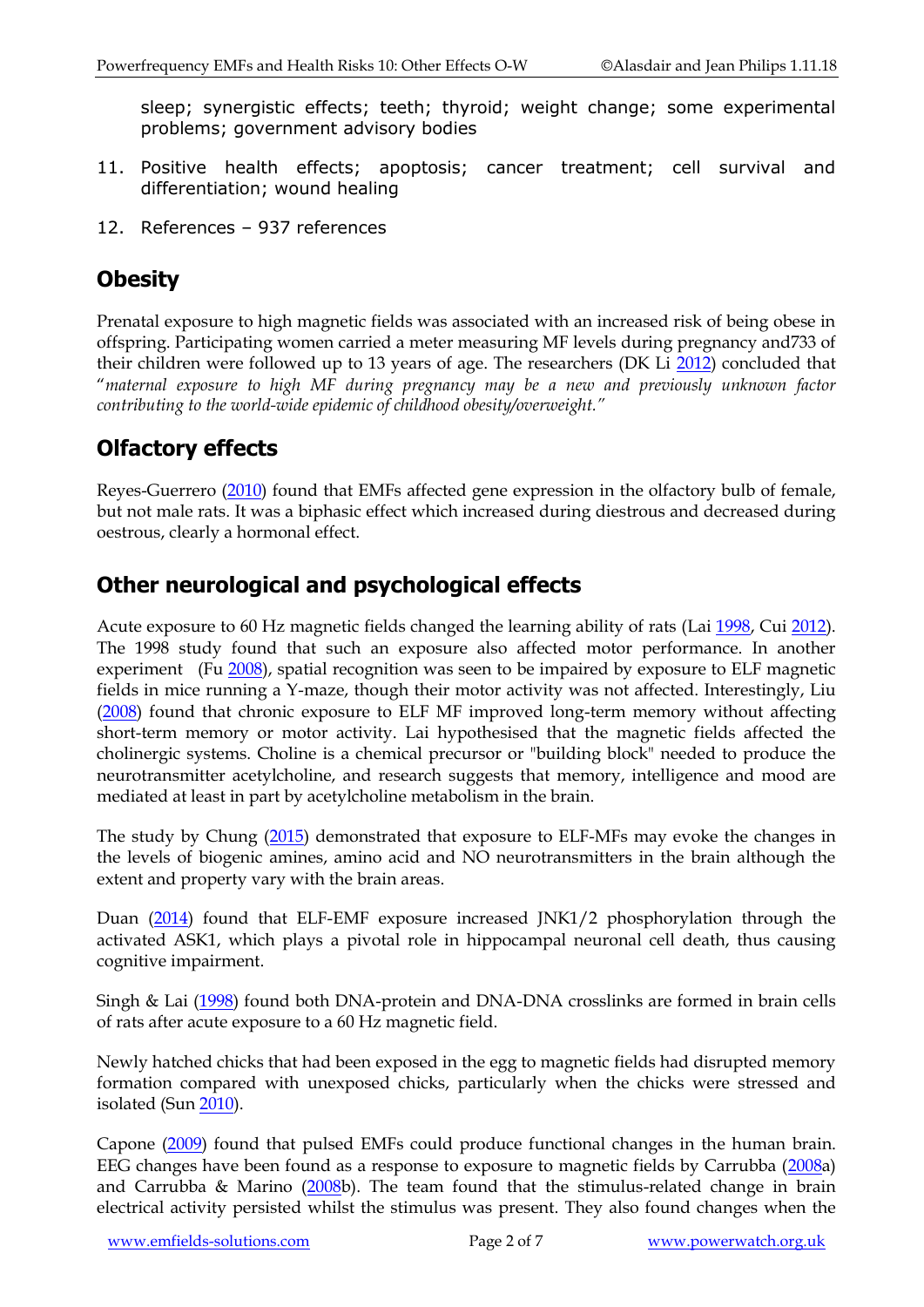subjects were exposed to light and sound. They were unsure as to whether these changes would have a metabolic effect. In two other studies, the team found EEG changes in all of the subjects [\(2008c\)](http://www.ncbi.nlm.nih.gov/pubmed/18036693?ordinalpos=2&itool=EntrezSystem2.PEntrez.Pubmed.Pubmed_ResultsPanel.Pubmed_RVDocSum) and all but one of the subjects [\(2007b\)](http://www.ncbi.nlm.nih.gov/pubmed/17069982?ordinalpos=2&itool=EntrezSystem2.PEntrez.Pubmed.Pubmed_ResultsPanel.Pubmed_RVDocSum), which would not have been detected using the traditional linear method of analysis, time averaging. Carrubba [\(2010\)](http://www.ncbi.nlm.nih.gov/pubmed/20634119) also found exposure to magnetic fields, both at initiation and cessation produced immediate changes in brain electrical activity, suggesting that the fields were detected like ordinary stressors.

The hippocampus which is important in regulating emotions, behaviour, motivation, and memory functions, may be impaired by the negative impacts of EMFs (Teimori [2016\)](https://www.ncbi.nlm.nih.gov/pubmed/27453795).

In a laboratory experiment Graham & M Cook [\(1999\)](http://www.ncbi.nlm.nih.gov/sites/entrez?Db=pubmed&Cmd=ShowDetailView&TermToSearch=10407512&ordinalpos=11&itool=EntrezSystem2.PEntrez.Pubmed.Pubmed_ResultsPanel.Pubmed_RVDocSum) found that individuals exposed to intermittent 60-Hz magnetic fields showed alterations in traditional EEG sleep parameters indicative of a pattern of poor and disrupted sleep.

Significant changes in different EEG bands caused by locally exposing to ELF-MF in different points of the brain were observed. The changes in the EEG bands were not limited necessarily to the exposure point (Shafiei [2012\)](http://www.ncbi.nlm.nih.gov/pubmed/22268824).

C Cook [\(2005,](http://www.ncbi.nlm.nih.gov/pubmed/15887255) [2009\)](http://www.ncbi.nlm.nih.gov/pubmed/18663700) found that alpha activity changed over the occipital-parietal regions of the brain after 5 minutes exposure to ELF magnetic fields.

Chronic exposure (4 hours a day) to ELF magnetic fields was found to create anxiety-like behaviour in laboratory rats by Liu [\(2008,](http://www.ncbi.nlm.nih.gov/pubmed/18258364?ordinalpos=1&itool=EntrezSystem2.PEntrez.Pubmed.Pubmed_ResultsPanel.Pubmed_RVDocSum) [2010\)](http://www.ncbi.nlm.nih.gov/pubmed/20559415). Continuous exposure to extremely low frequency magnetic fields significantly induced stress and anxiety-related behaviour in rats (Korpinar [2012\)](http://www.ncbi.nlm.nih.gov/pubmed/22979905).

The nitric oxide pathway seems to be involved in conditions other than depression (see section 9). Exposure to ELF MFs were found to induce obsessive compulsive disorder-like behaviour in mice and the effect appeared to be associated with nitric oxide synthase activation (Salunke [2014\)](http://www.ncbi.nlm.nih.gov/pubmed/24780504).

A study by French [\(2009\)](http://www.ncbi.nlm.nih.gov/pubmed/18635163) looking at sensations produced by fluctuations in electromagnetic field exposure or the presence of infrasound, found that anomalous sensations were related to measures on the Persinger Personal Philosophy Inventory. The team had used Temporal Lobe Signs (TLS) items only, which are typically associated with temporal lobe epilepsy. This may indicate a physical sensitivity in this part of the brain to electromagnetic field or infrasound variability.

## **Pain perception**

A single exposure of mice to a magnetically shielded environment has been found to attenuate opioid induced analgesia. Repeated exposures of 1 h per day for 10 consecutive days had a more pronounced effect, a maximum analgesic response occurring over days 4-6 of exposure. The results obtained on day 5 were similar to those from a 5 mg/kg dose of morphine (Prato [2005\)](http://www.ncbi.nlm.nih.gov/pubmed/15672364).

Pain sensitivity is, at least in part, affected by magnetic fields, and light can reduce the effective shielding quality of such fields (Koziak [2006\)](http://www.ncbi.nlm.nih.gov/pubmed/16283641).

Mice were found to be sensitive to magnetic fields as low as  $0.033 \mu$ T, where these reduced the effect of analgesics by 60% (Prato [2013\)](http://www.ncbi.nlm.nih.gov/pubmed/23365198).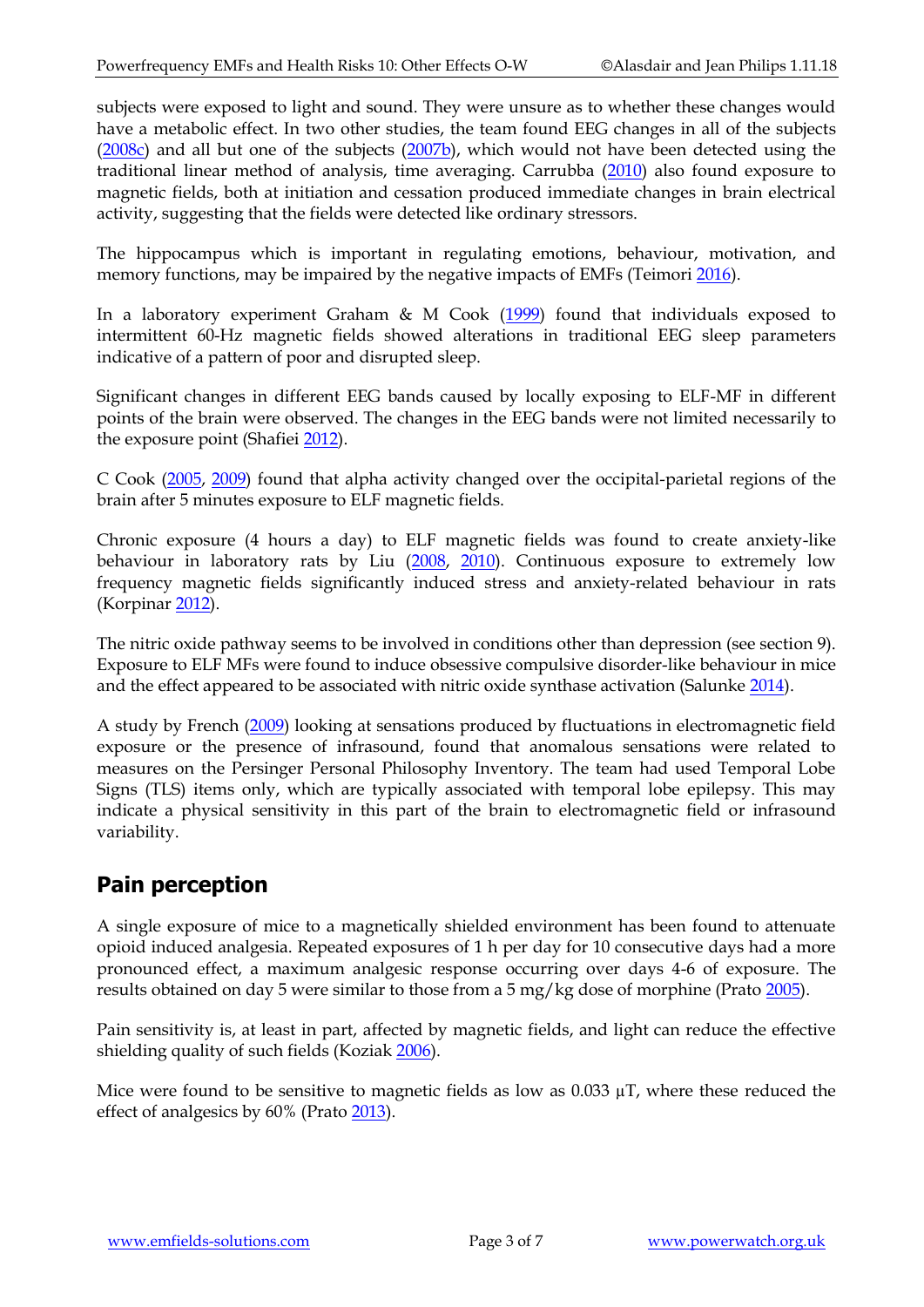#### **Parkinson's disease**

Parkinson's disease (PD) is a neurodegenerative disorder characterized by changes in dopaminergic neurons associated with both genetic and environmental factors. Occupational or residential exposure to electromagnetic fields (EMFs) has been recently associated with an increased risk of neurodegenerative diseases; Benassi [\(2016\)](https://www.ncbi.nlm.nih.gov/pubmed/26223801) proposes that extremely low frequency magnetic field (ELF-MF) may contribute to the development of neurodegenerative diseases, as its interaction with biological systems directly impairs activity in specific areas of the brain.

#### **Protective effects of certain EMFs**

An incoherent magnetic field could completely inhibit the effects induced by an extremely low frequency magnetic field of equal or lower intensity (W Sun [2008\)](http://www.ncbi.nlm.nih.gov/pubmed/19088432).

#### **Skin**

Biological effects of ELF-EMFs in epidermal keratinocytes were found to be cell type specific (Huang [2014\)](http://www.ncbi.nlm.nih.gov/pubmed/25409520). Exposure to a 0.05 mT and 0.1 mT magnetic field for 1 or 2 hours (but not 4 hours) resulted in significantly increased oxidative stress in human keratinocytes (Calcabrini [2016\)](https://www.ncbi.nlm.nih.gov/pubmed/27001710), thus reducing the capacity for skin healing.

Manni [\(2002,](https://www.ncbi.nlm.nih.gov/pubmed/11948610) [2004\)](https://www.ncbi.nlm.nih.gov/pubmed/14735562) found that 50 Hz electromagnetic fields modified cell morphology and interfered with initiation of the signal cascade pathway, in differentiation and cellular adhesion of normal keratinocytes.

#### **Sleep**

Workers in electricity substations took longer to fall asleep, slept for less time and had poorer quality of sleep than control subjects (Barsam [2012\)](http://www.ncbi.nlm.nih.gov/pubmed/23369281).

Easy access to electricity and artificial light triggers a measurable reduction in sleep independent of the season (de la Iglesia [2015\)](http://www.ncbi.nlm.nih.gov/pubmed/26092820). Two hunter-gatherer groups in Argentina, one with access to electricity and the other without, were assessed with respect to sleep quantity. In summer, the group with electricity slept for 40 minutes less on average, and in winter for approximately an hour less. De la Iglesia commented *"All the effects we found are probably an underestimation of what we would see in highly industrialised societies where our access to electricity has tremendously disrupted our sleep."*

## **Synergistic effects**

Luukkonen (2011) found that previous exposure to magnetic fields altered cellular responses (including DNA damage, DNA repair rate and micronucleus formation in neuroblastoma cells) to menadione, a potential toxin, and that increased toxicity resulted from this interaction. The effects weren't found following exposure to magnetic fields alone.

The number of apurinic/apyrimidinic sites in human glioma cells induced by MMS or H2O2 is enhanced by exposure to ELF magnetic fields at 5 millitesla (mT). This may occur because such exposure can enhance the activity or lengthen the lifetime of radical pairs (Koyama [2008\)](http://www.ncbi.nlm.nih.gov/pubmed/17852556).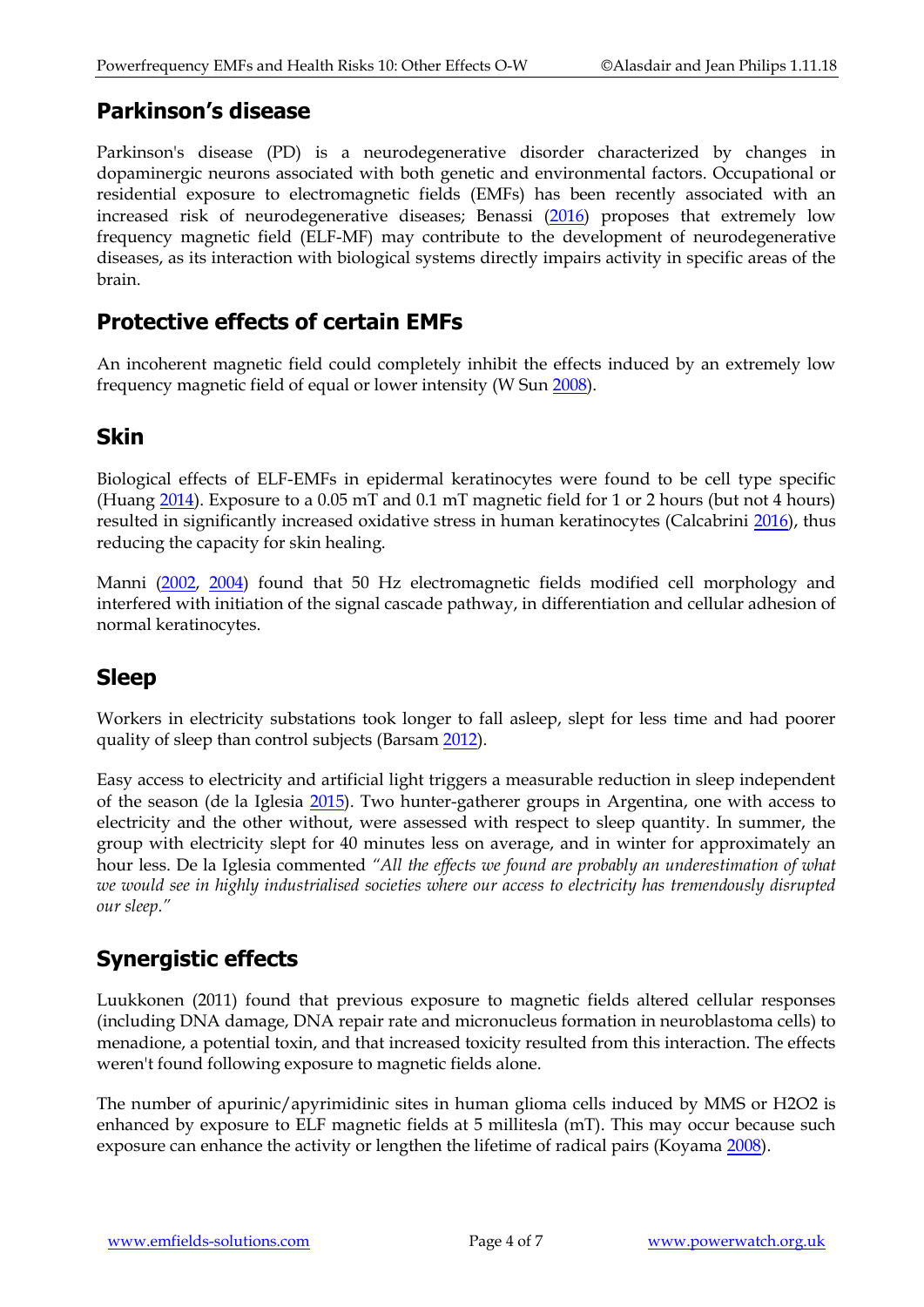#### **Teeth**

Problems with enamel mineralisation were found in a study by Kargul [\(2011\)](http://www.ncbi.nlm.nih.gov/pubmed?term=22185251) but as the magnetic field exposures used were 100 and  $500\mu$ T, it is difficult to see whether this has significance for people. Ince [\(2012\)](http://www.ncbi.nlm.nih.gov/pubmed/22913208) found that ELF electromagnetic fields together with manganese had a significant effect on the levels of elements in rat teeth, specifically, calcium, zinc, magnesium and phosphorus.

# **Thyroid**

Anselmo [\(2009\)](http://www.ncbi.nlm.nih.gov/pubmed/19675945) found that rats on a substandard diet had decreased T4 and T3 concentrations when exposed to powerfrequency magnetic fields. It is unclear whether this would produce hypothyroidism, but in countries and population subgroups where malnutrition is most common, reduction in exposure to magnetic fields should be considered as a health promotional measure.

The results of a study by Rajkovic [\(2005\)](http://www.ncbi.nlm.nih.gov/pubmed/16263652) indicate certain alterations of thyroid and cutaneous mast cells in rats exposed to EMF.

## **Weight change**

Experiments on mice by both Cao [\[2006\]](http://www.ncbi.nlm.nih.gov/sites/entrez?Db=pubmed&Cmd=ShowDetailView&TermToSearch=16978513&ordinalpos=1&itool=EntrezSystem2.PEntrez.Pubmed.Pubmed_ResultsPanel.Pubmed_RVDocSum) and Hashish [\[2007\]](http://www.ncbi.nlm.nih.gov/sites/entrez?Db=pubmed&Cmd=ShowDetailView&TermToSearch=17996303&ordinalpos=1&itool=EntrezSystem2.PEntrez.Pubmed.Pubmed_ResultsPanel.Pubmed_RVDocSum) show that mice exposed to power frequency EMFs gradually lost weight, or did not gain weight during pregnancy, or offspring born to exposed dams did not put on weight in comparison with the offspring of unexposed dams. The Hashish study showed that along with the lack of weight gain, there were several other indicators of physiological disturbances, including a decrease in lymphocyte levels.

#### **Some experimental problems**

It seems that the tendency of researchers to use cells in a laboratory, where they are not part of a complex living system, and expose them to levels of radiation that would not be encountered in normal living and working, to take one example (of many available) such as Morehouse & Owen [\(2000\)](http://www.ncbi.nlm.nih.gov/sites/entrez?Db=pubmed&Cmd=ShowDetailView&TermToSearch=10790290&ordinalpos=1&itool=EntrezSystem2.PEntrez.Pubmed.Pubmed_ResultsPanel.Pubmed_RVDocSum) with the lowest exposure level of 12.5 microtesla, seems designed to find no effects. This is a problem that will not go away, until we look more at real people in real settings, however complicated this makes the research. Simplifying the research procedure, purely for reducibility, does not make good science.

#### **Government advisory bodies**

The late Dr Ross Adey, one of the world's most respected and senior research scientists stated *"The laboratory evidence for non-thermal effects of powerfrequency fields now constitutes a major body of scientific literature in peer-reviewed journals. It is my personal view that to continue to ignore this work in the course of standard setting is irresponsible to the point of being a public scandal."*

In view of the amount of evidence that supports a link between environmental EMFs and childhood leukaemia, a Cross-Party Inquiry (consisting of MPs from the 3 main political parties) was set up and reported in July 2007.

The report also mentioned the First Interim Assessment of SAGE – the Stakeholder Advisory Group on ELF EMF (published in April 2007), from which the Inquiry draws extensively and a report from WHO – World Health Organisation (published in June 2007). Both of these other bodies recommended the adoption of very low cost measures to reduce public EMF exposure.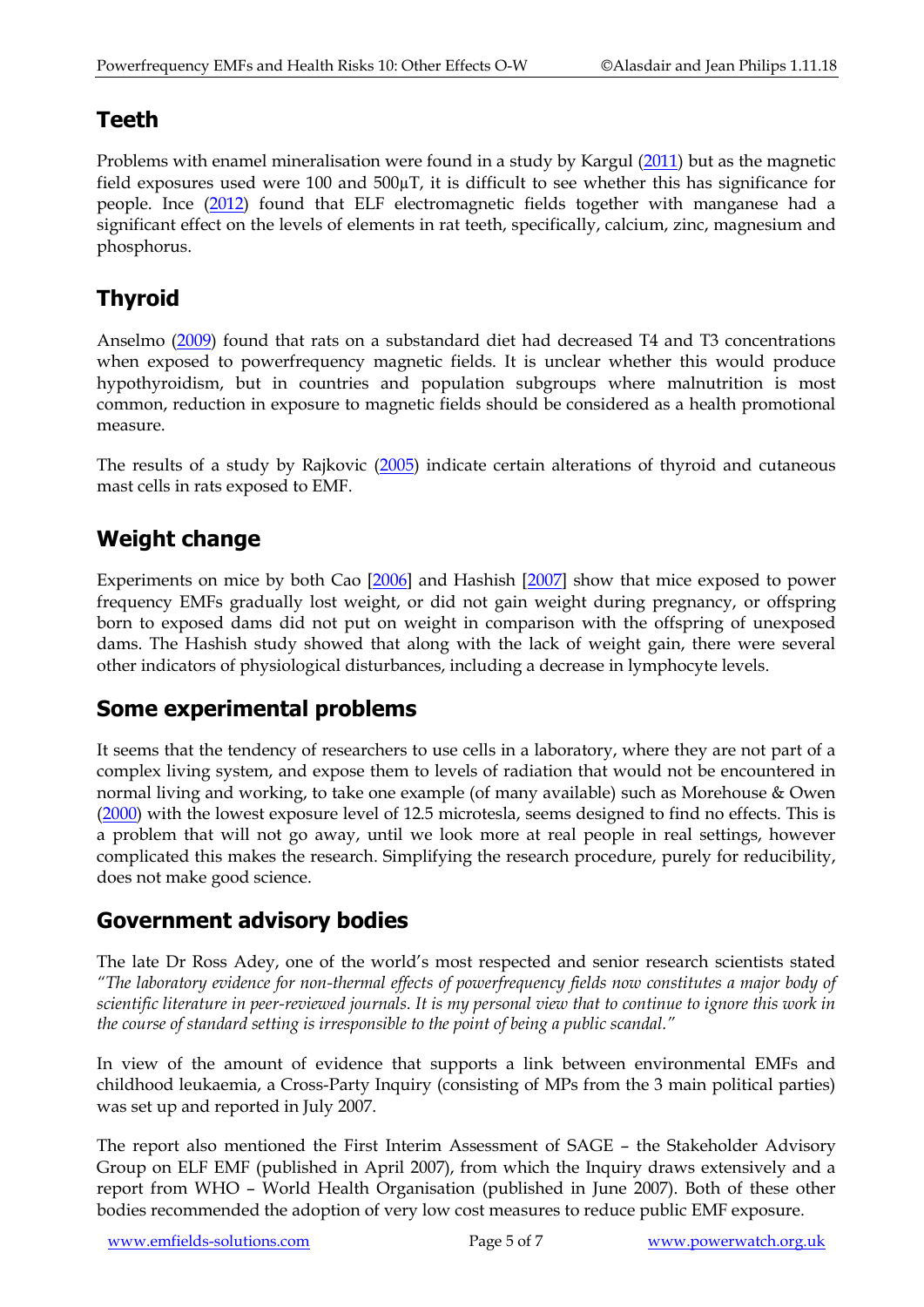The Cross Party Inquiry reported that roughly 0.4% of homes in the UK (around 80,000 homes) have EMF readings of 0.4  $\mu$ T or above (the level at which it is accepted that health risks are increased). About half of these 'high field homes' are caused by nearby overhead power lines; the rest are caused by net currents, household wiring and electrical appliances.

The Inquiry's recommendations were that the UK Government:-

- 1. Recognise the potential risks to children's health caused by exposure to EMF and introduce a moratorium on the building of new homes and schools within at least 60 metres of existing High Voltage Overhead Transmission Lines (HVOTL) of 275 kV and 400 kV and on the building of new HVOTL within 60 metres of existing homes and schools and the same within 30 metres from 132 kV, 110 kV and 66 kV lines. The Inquiry also recommends that the Government consider the case for extending this distance to 200 metres for the highest voltage lines and pro-rata for lower voltages.
- 2. Channel increased funds into research into the association between childhood leukaemia and EMF, to elucidate possible biological mechanisms by increasing the budget (in 2007, roughly a quarter of the £1.1 million annual budget) of the Department of Health's Radiation Research Programme (managed by the Health Protection Agency).
- 3. Immediately implement SAGE's recommendation to provide more information to the public on the potential risks of EMF exposure, disseminate the SAGE report and the findings of the Cross-Party Inquiry widely in Parliament, enabling the relevant Select Committees (Health, Science and Technology, and Trade and Industry) to decide whether to examine in detail Government policy on EMF exposure and public health. Communicate the findings and recommendations of SAGE and this Inquiry to devolved authorities in Scotland, Wales and Northern Ireland, to help inform debate and policy making across the UK.
- 4. Protect home owners by allowing them access to information on either i) the proximity of a property (of 60 metres or less) to HVOTL or planned HVOTL or ii) EMF levels inside a property for sale and to implement the measures recommended by the SAGE report to reduce EMFs in the home from household wiring (e.g. recommending 'radial' circuits as standard, as opposed to 'ring main' circuits) and appliances (recommending that equipment manufacturers should investigate whether fields from equipment could be reduced at low cost).
- 5. Consider the potential health risks of EMF exposure as part of the Government's Energy Review and give full consideration to alternative options, such as local generation, which could contribute to a reduced future need for new HVOTL.
- 6. Introduce new conditions on licences for electricity transmission and distribution (granted by the Gas and Electricity Markets Authority, GEMA) requiring new and current licence holders to take steps to protect the public from adverse health effects caused by EMF exposure.

Whilst the Inquiry recommended a building moratorium, it was recognised that this would have planning implications. They suggested that the Government could amend the legislation on granting consent for overhead powerlines to:

> Include a requirement for the Secretary of State to consider public health in relation to EMF exposure